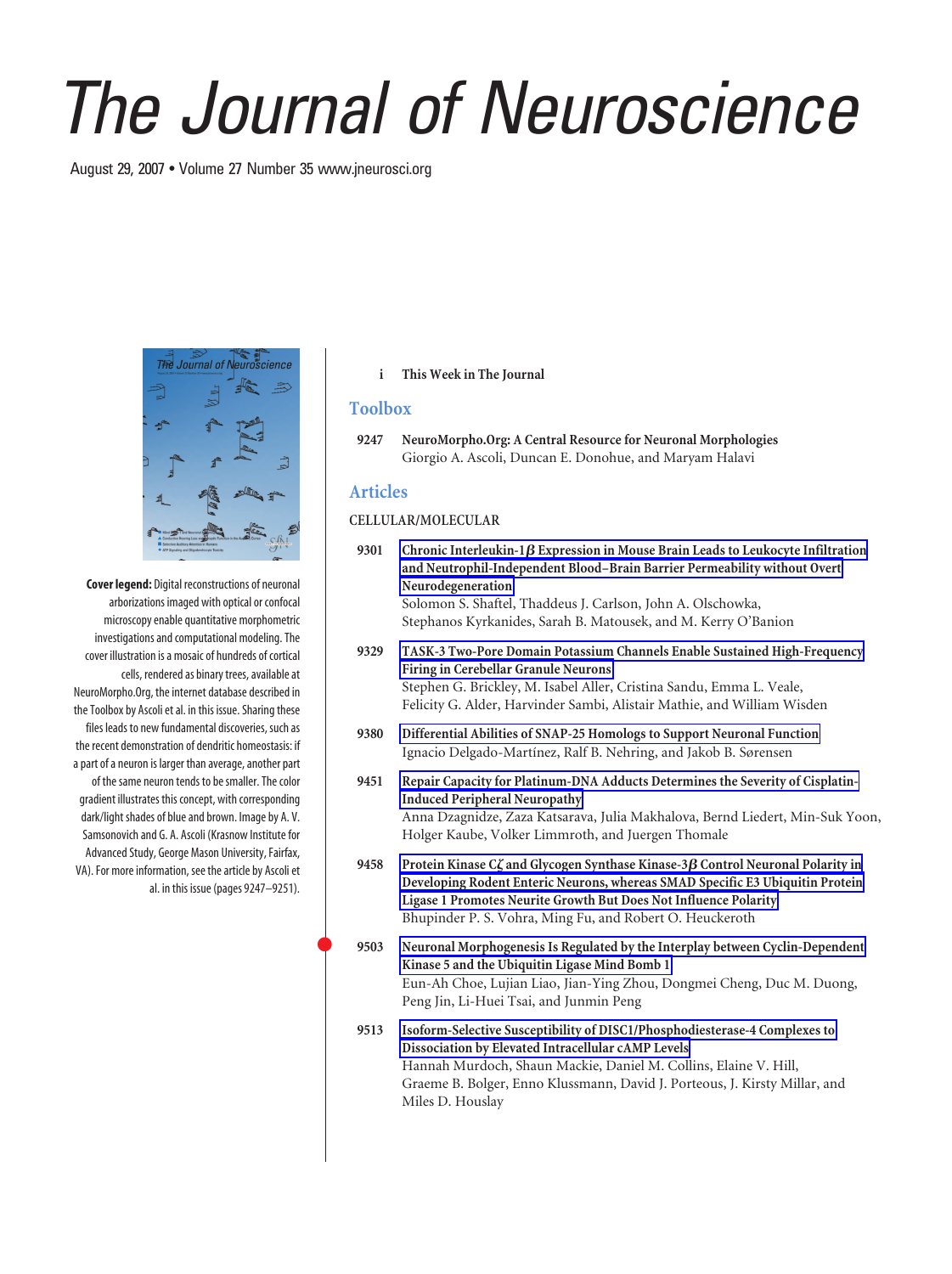# **DEVELOPMENT/PLASTICITY/REPAIR**

|                              | 9400 | Seizure-Associated, Aberrant Neurogenesis in Adult Rats Characterized with<br><b>Retrovirus-Mediated Cell Labeling</b>                                                                                                                                                                                                                                                                      |
|------------------------------|------|---------------------------------------------------------------------------------------------------------------------------------------------------------------------------------------------------------------------------------------------------------------------------------------------------------------------------------------------------------------------------------------------|
|                              |      | Sebastian Jessberger, Chunmei Zhao, Nicolas Toni, Gregory D. Clemenson Jr,<br>Yan Li, and Fred H. Gage                                                                                                                                                                                                                                                                                      |
|                              | 9417 | Conductive Hearing Loss Disrupts Synaptic and Spike Adaptation in Developing<br><b>Auditory Cortex</b>                                                                                                                                                                                                                                                                                      |
|                              |      | Han Xu, Vibhakar C. Kotak, and Dan H. Sanes                                                                                                                                                                                                                                                                                                                                                 |
|                              | 9427 | Experience-Dependent Modification of Primary Sensory Synapses in the Mammalian<br><b>Olfactory Bulb</b>                                                                                                                                                                                                                                                                                     |
|                              |      | William J. Tyler, Gabor C. Petzold, Sumon K. Pal, and Venkatesh N. Murthy                                                                                                                                                                                                                                                                                                                   |
|                              | 9439 | Loss of X-Linked Mental Retardation Gene Oligophrenin1 in Mice Impairs Spatial<br>Memory and Leads to Ventricular Enlargement and Dendritic Spine Immaturity<br>Malik Khelfaoui, Cécile Denis, Elly van Galen, Frédéric de Bock, Alain Schmitt,<br>Christophe Houbron, Elise Morice, Bruno Giros, Ger Ramakers, Laurent Fagni,<br>Jamel Chelly, Marika Nosten-Bertrand, and Pierre Billuart |
| BEHAVIORAL/SYSTEMS/COGNITIVE |      |                                                                                                                                                                                                                                                                                                                                                                                             |
|                              | 9252 | Effects of Selective Attention on the Electrophysiological Representation of<br>Concurrent Sounds in the Human Auditory Cortex<br>Aurélie Bidet-Caulet, Catherine Fischer, Julien Besle, Pierre-Emmanuel Aguera,<br>Marie-Helene Giard, and Olivier Bertrand                                                                                                                                |
|                              | 9270 | Attention to Painful Stimulation Enhances γ-Band Activity and Synchronization in<br><b>Human Sensorimotor Cortex</b><br>Michael Hauck, Jürgen Lorenz, and Andreas K. Engel                                                                                                                                                                                                                  |
|                              | 9294 | Membrane Estrogen Receptor- $\alpha$ Interactions with Metabotropic Glutamate Receptor<br>1a Modulate Female Sexual Receptivity in Rats<br>Phoebe Dewing, Marissa I. Boulware, Kevin Sinchak, Amy Christensen,<br>Paul G. Mermelstein, and Paul Micevych                                                                                                                                    |
|                              | 9310 | The Representation of Complex Images in Spatial Frequency Domains of Primary<br><b>Visual Cortex</b><br>Jing X. Zhang, Ari Rosenberg, Atul K. Mallik, T. Robert Husson, and<br>Naoum P. Issa                                                                                                                                                                                                |
|                              | 9319 | Frequency Control of Motor Patterning by Negative Sensory Feedback<br>Jessica Ausborn, Wolfgang Stein, and Harald Wolf                                                                                                                                                                                                                                                                      |
|                              | 9341 | A Microcircuit Model of the Frontal Eye Fields<br>Jakob Heinzle, Klaus Hepp, and Kevan A. C. Martin                                                                                                                                                                                                                                                                                         |
|                              | 9354 | Evidence for the Flexible Sensorimotor Strategies Predicted by Optimal<br><b>Feedback Control</b><br>Dan Liu and Emanuel Todorov                                                                                                                                                                                                                                                            |
|                              | 9369 | Gamma Oscillations Coordinate Amygdalo-Rhinal Interactions during Learning<br>Elizabeth P. Bauer, Rony Paz, and Denis Paré                                                                                                                                                                                                                                                                  |
|                              | 9392 | Dendritic Backpropagation and the State of the Awake Neocortex<br>Yulia Bereshpolova, Yael Amitai, Alexander G. Gusev, Carl R. Stoelzel, and<br>Harvey A. Swadlow                                                                                                                                                                                                                           |
|                              | 9408 | Differential Recruitment of the Hippocampus, Medial Prefrontal Cortex, and the<br>Human Motion Complex during Path Integration in Humans<br>Thomas Wolbers, Jan M. Wiener, Hanspeter A. Mallot, and Christian Büchel                                                                                                                                                                        |
|                              |      |                                                                                                                                                                                                                                                                                                                                                                                             |